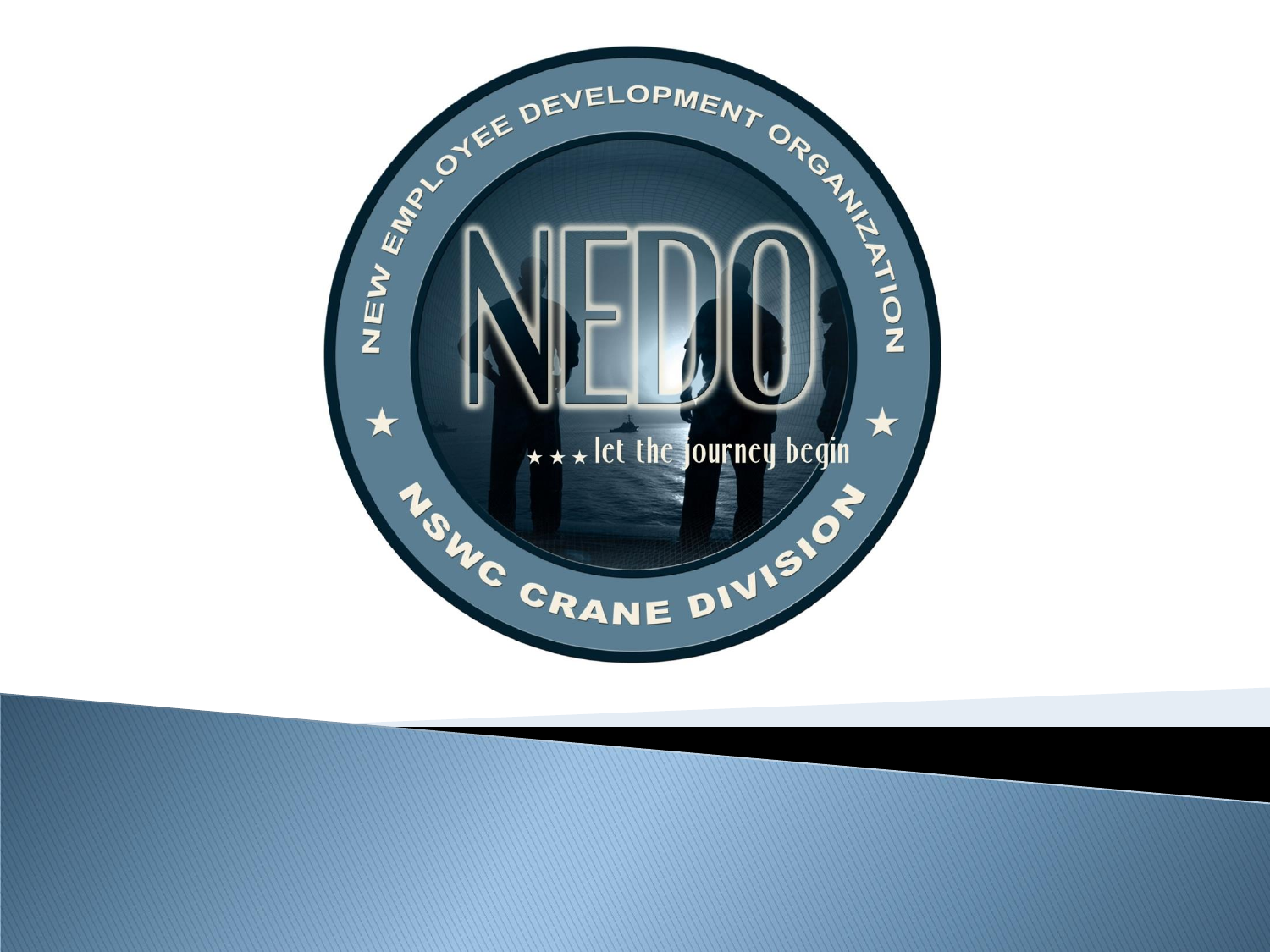

#### Who We Are

- ▶ NEDO is an employee organization for individuals who have worked at Crane less than 6 years
- Established to assist in the transition of these individuals into the Crane workforce
- ▶ Sponsored by the American Society of Naval Engineers (ASNE) - Southern Indiana Section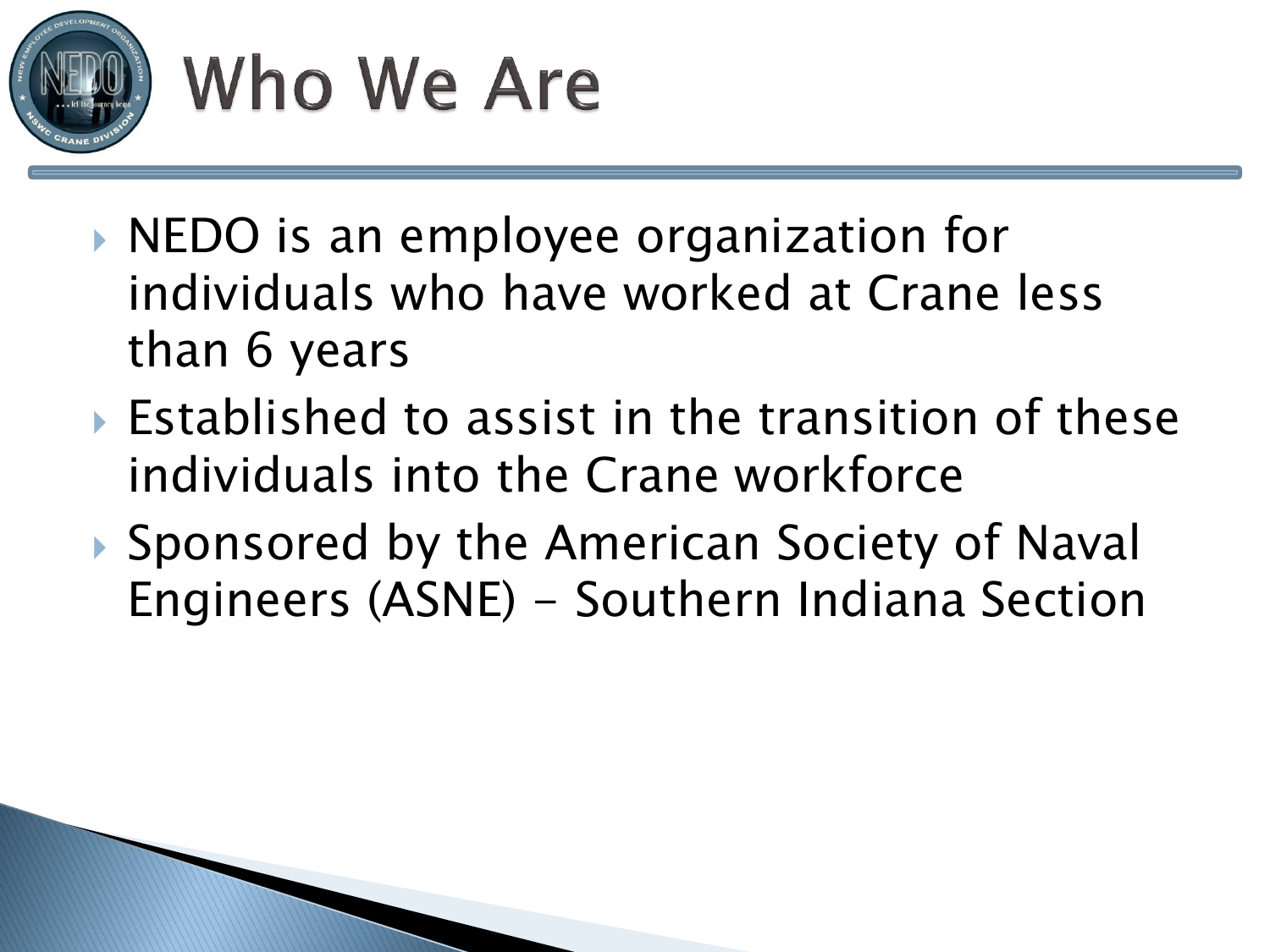

- ▶ Increase and broaden corporate knowledge
- ▶ Promote team building
- Encourage Networking!
- ▶ Assisting in workplace transition after Onboarding

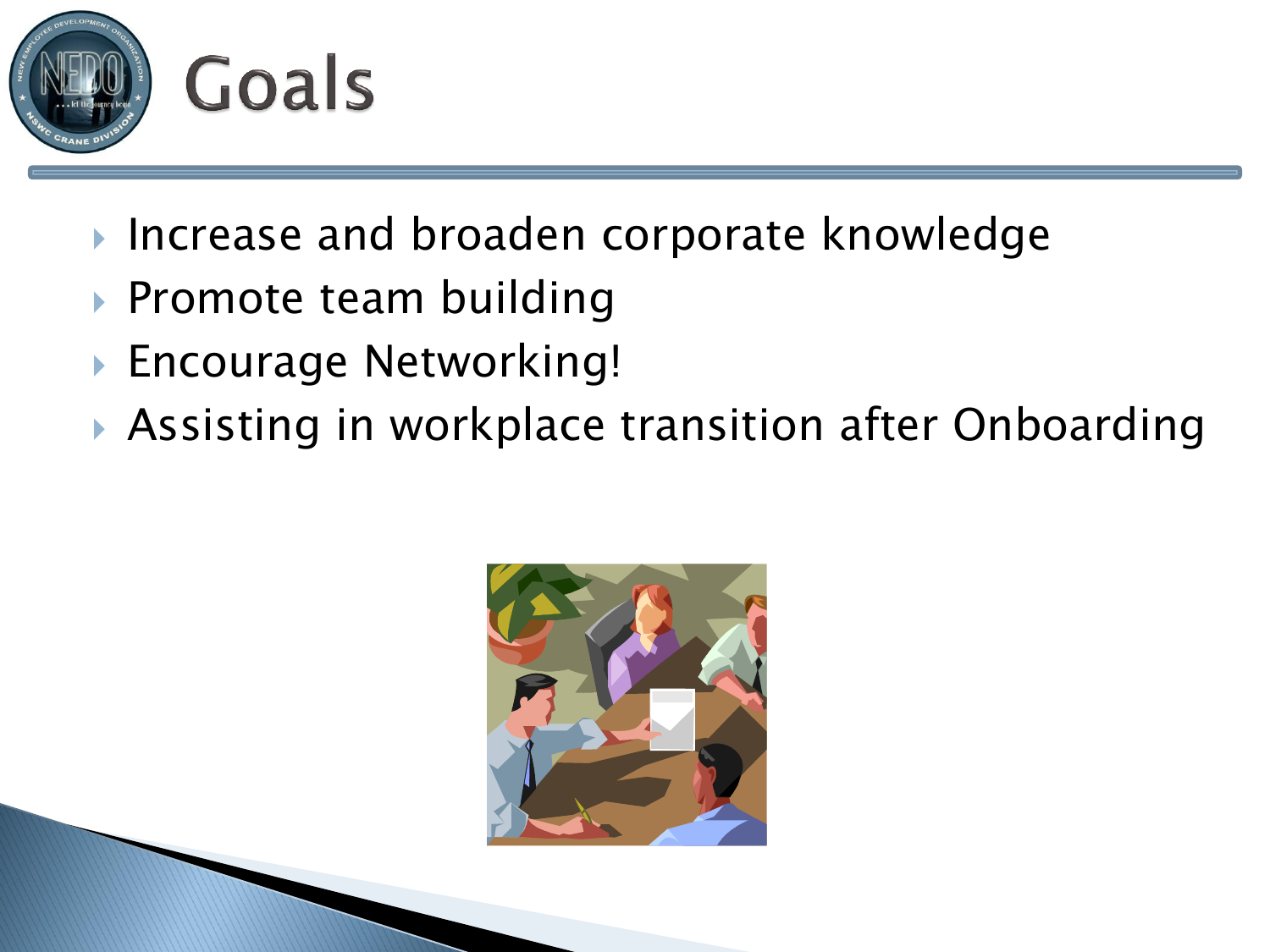

- Small Arms Building
- ▶ Linear Accelerator
- ▶ Board Shop
- Night Vision
- Wind Tunnel
- Pyro/Demo
- Natural Resources
- Building 41

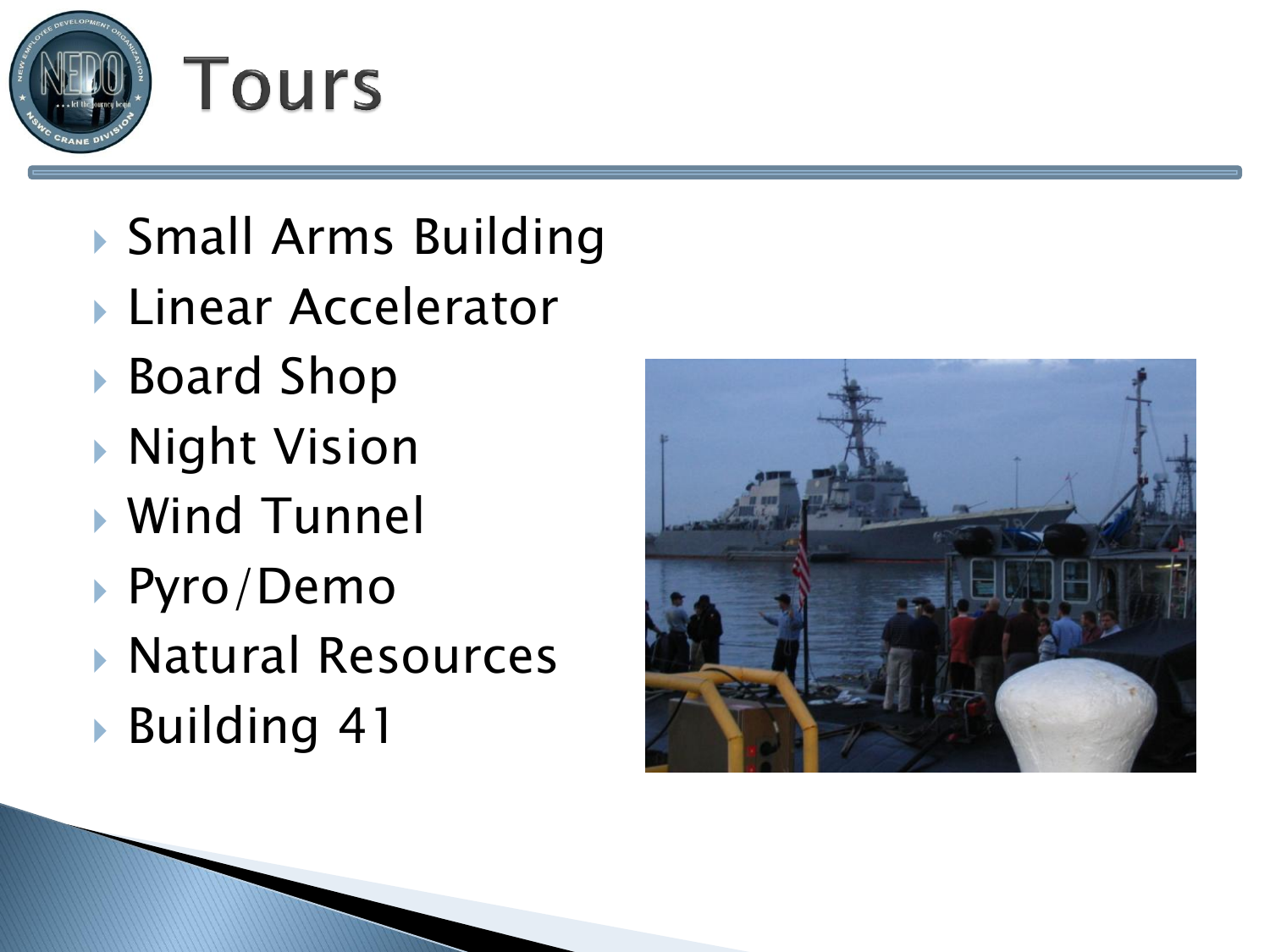

#### **Intermural Sports**

Spring/Summer: Crane Softball League



#### Fall: Crane Flag Football





Winter: Crane Basketball League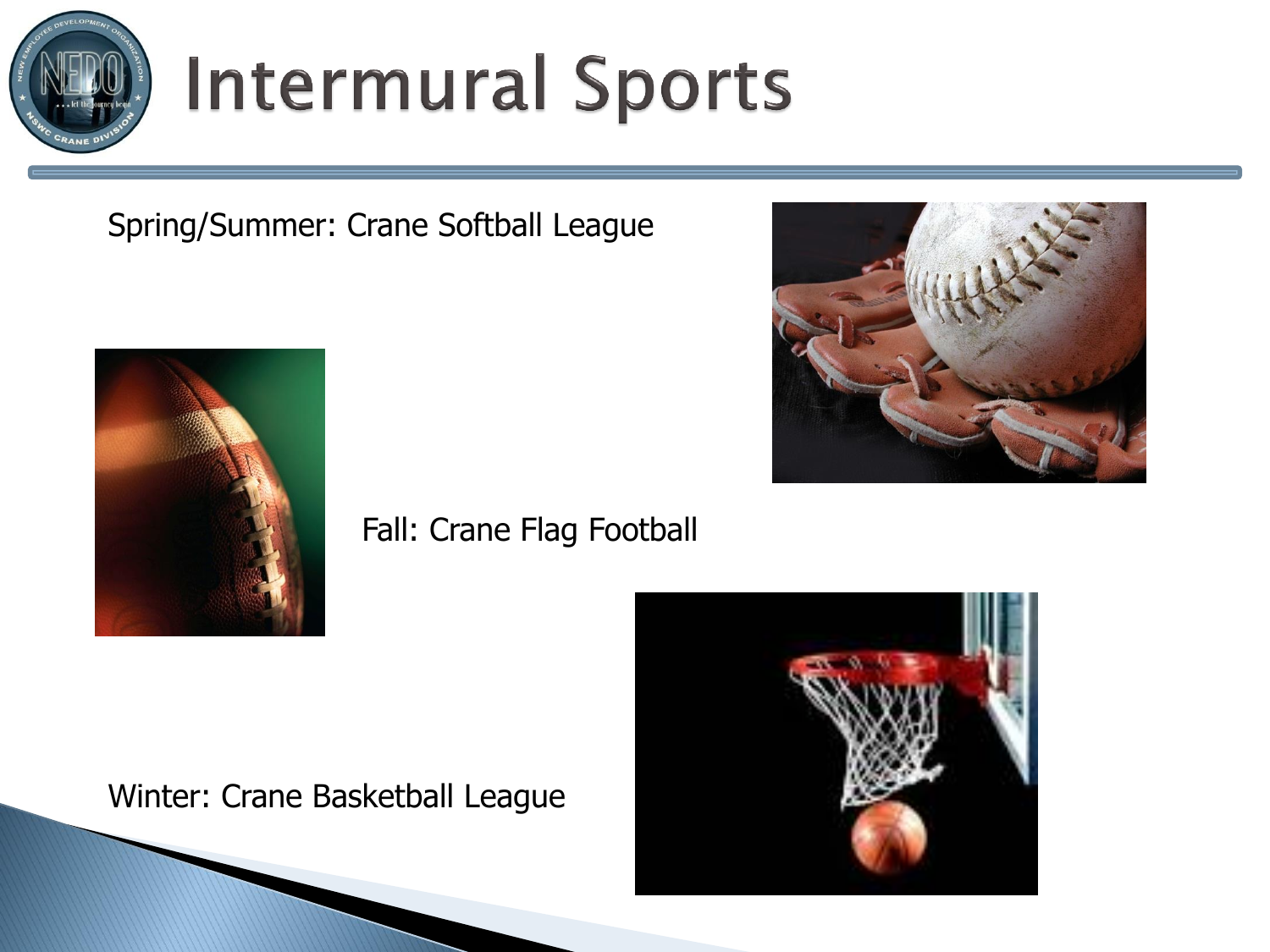

## **Lunch With Leaders**

- ▶ Hear directly from leaders about their experiences
- Gain career insight
- **Past Presenters:** 
	- Commanding Officer
	- Department Directors
	- Division Managers

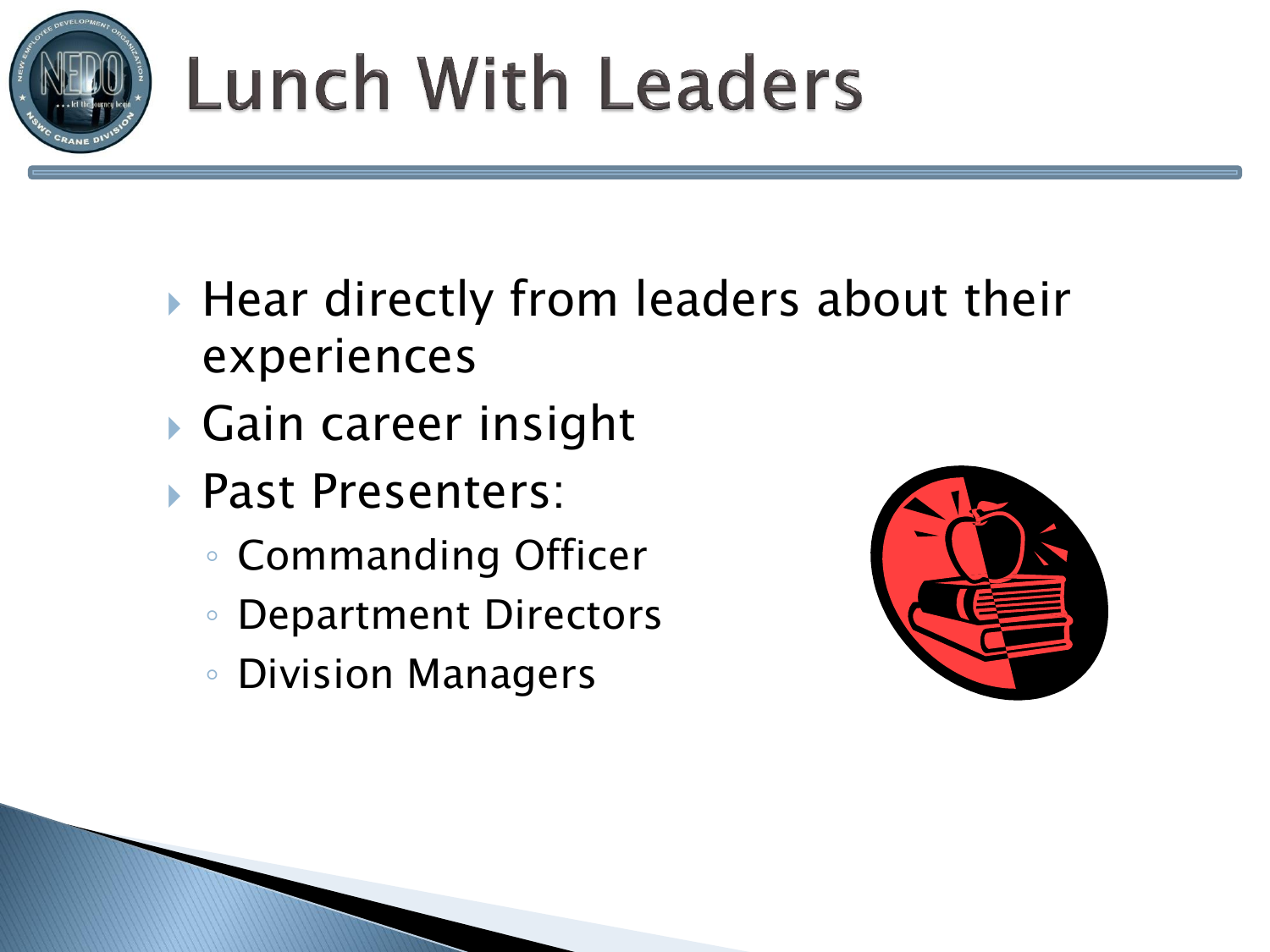

# **Community Service**

- ▶ Bowling for Kids Sake
- Hoosier Hills Food Bank
- ▶ Itsy Bitsy Kids Triathlon
- ▶ Habitat for Humanity
- Homeward Bound 5K Walk
- ▶ Big Brothers Big Sisters Landscaping
- ▶ March of Dimes 10k Run/Walk



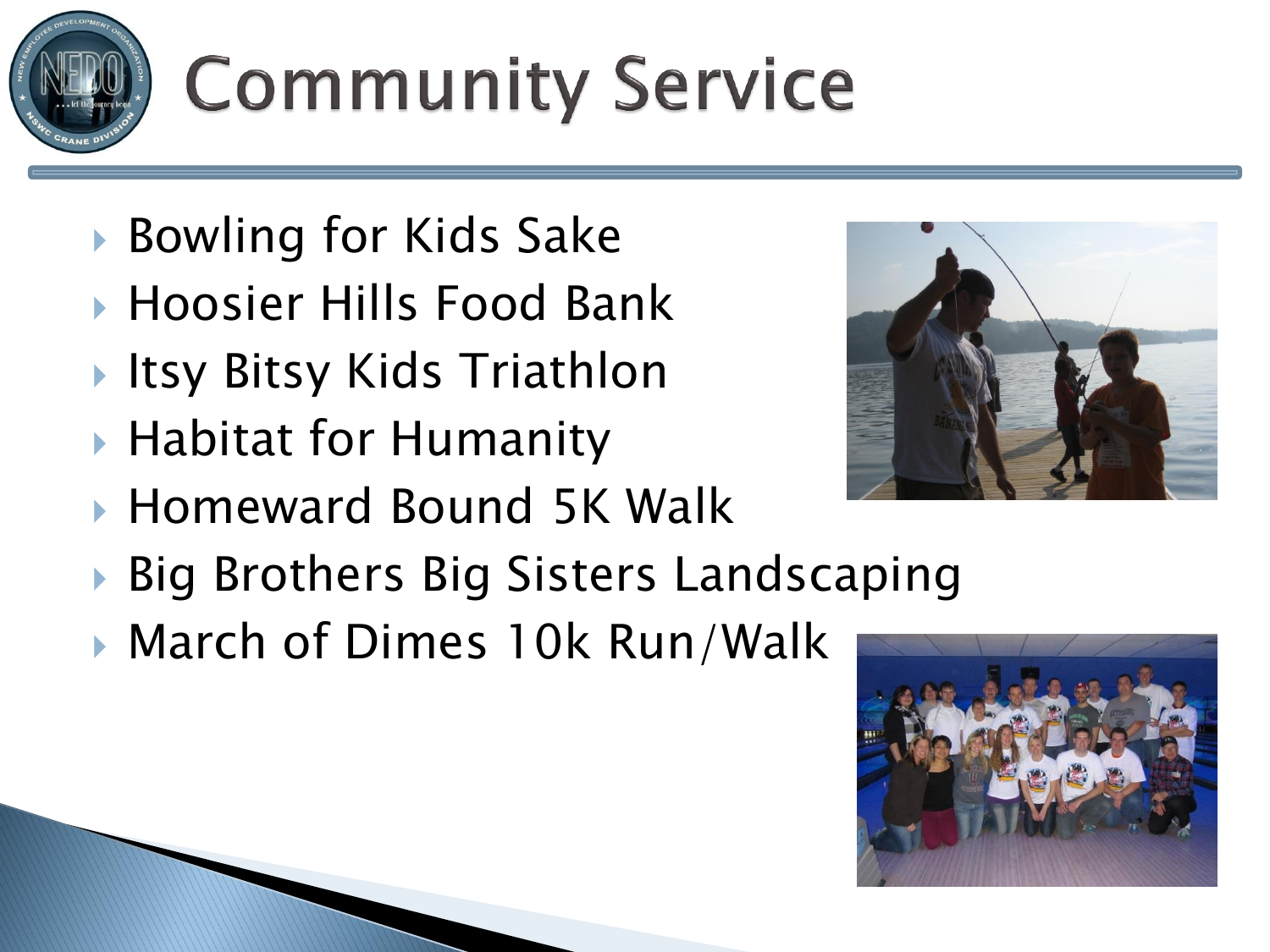

## **Social Gatherings**

- ▶ Occur Monthly
- Examples
	- Summer Cookout
	- Holiday Party
	- Bowling Night
	- Group Dinners
	- Day on the Lake
	- Dinky's!
	- Co-Sponsorships with other organizations





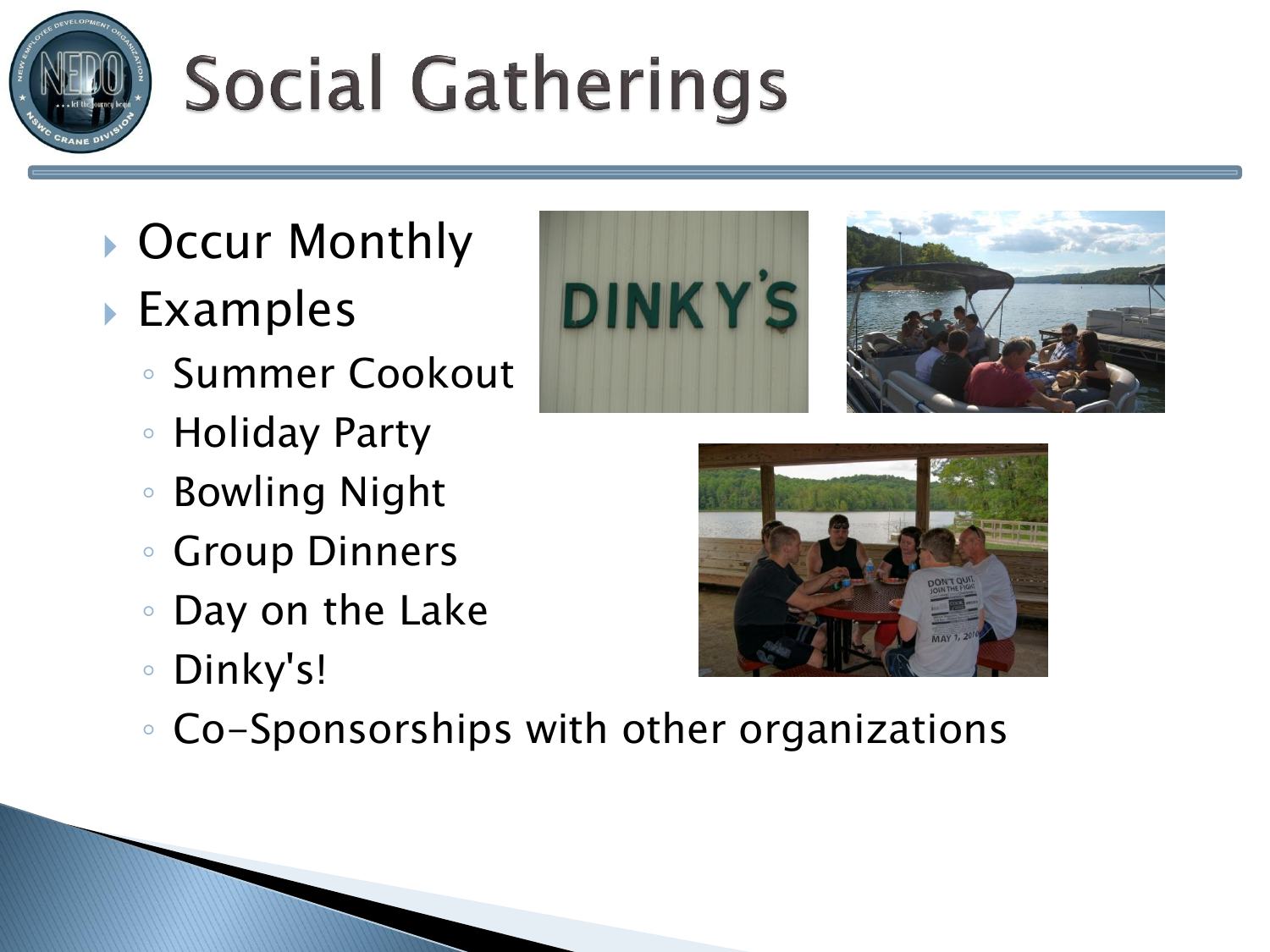

- Address:
	- https://sharepoint.cran.nmci.navy.mil/org/nongov/nedo/default.aspx
- Events Calendar
- **NEDO Announcements**
- **List of Officers**
- General Information

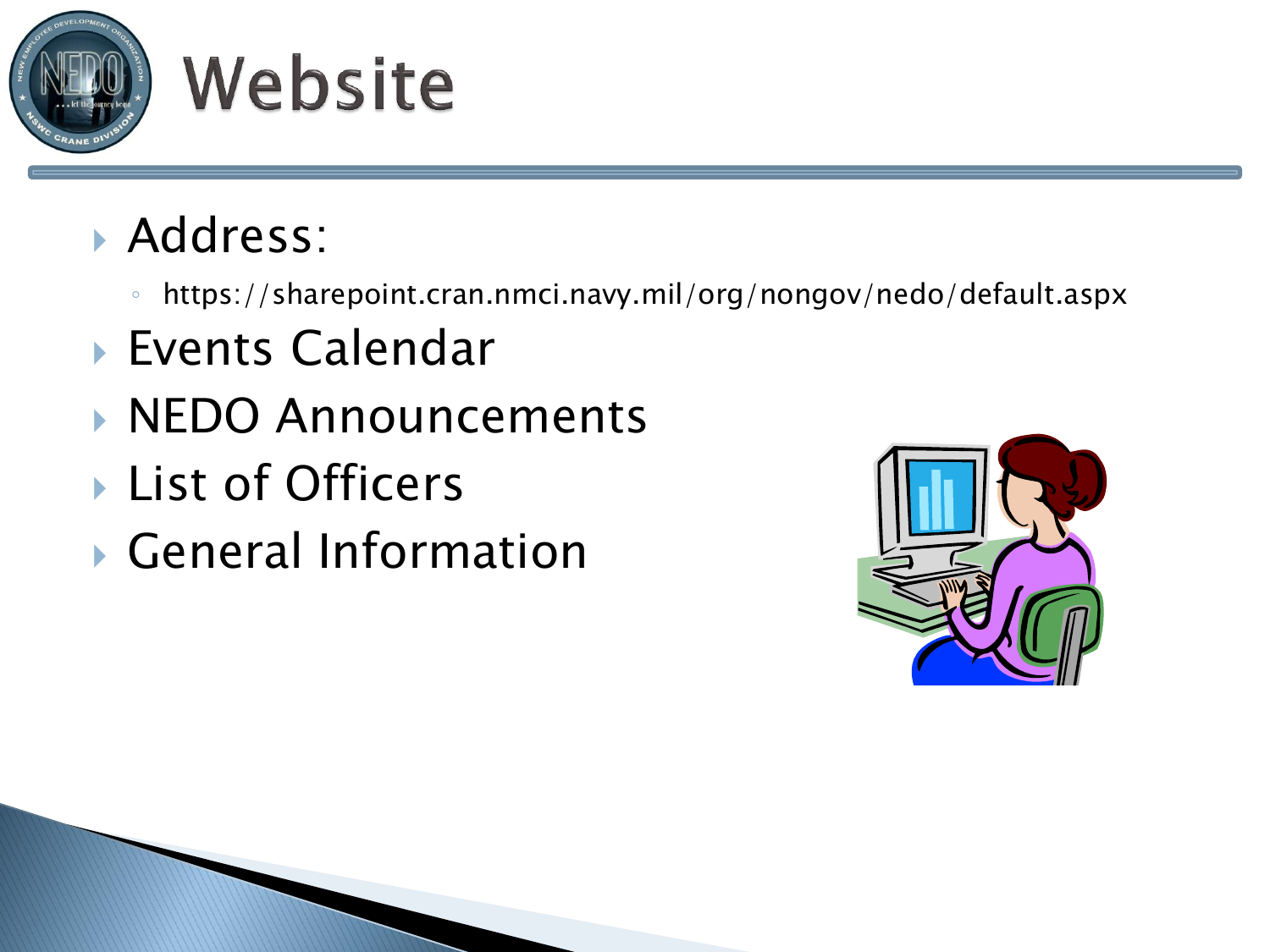

## New to the Area?

- ▶ For new employees who have an official offer from NSWC Crane, NEDO offers resources to help give one-on-one explanations of life in the local communities.
- ▶ For information on a certain community, please contact Danielle Talbert at danielle.talbert@navy.mil.